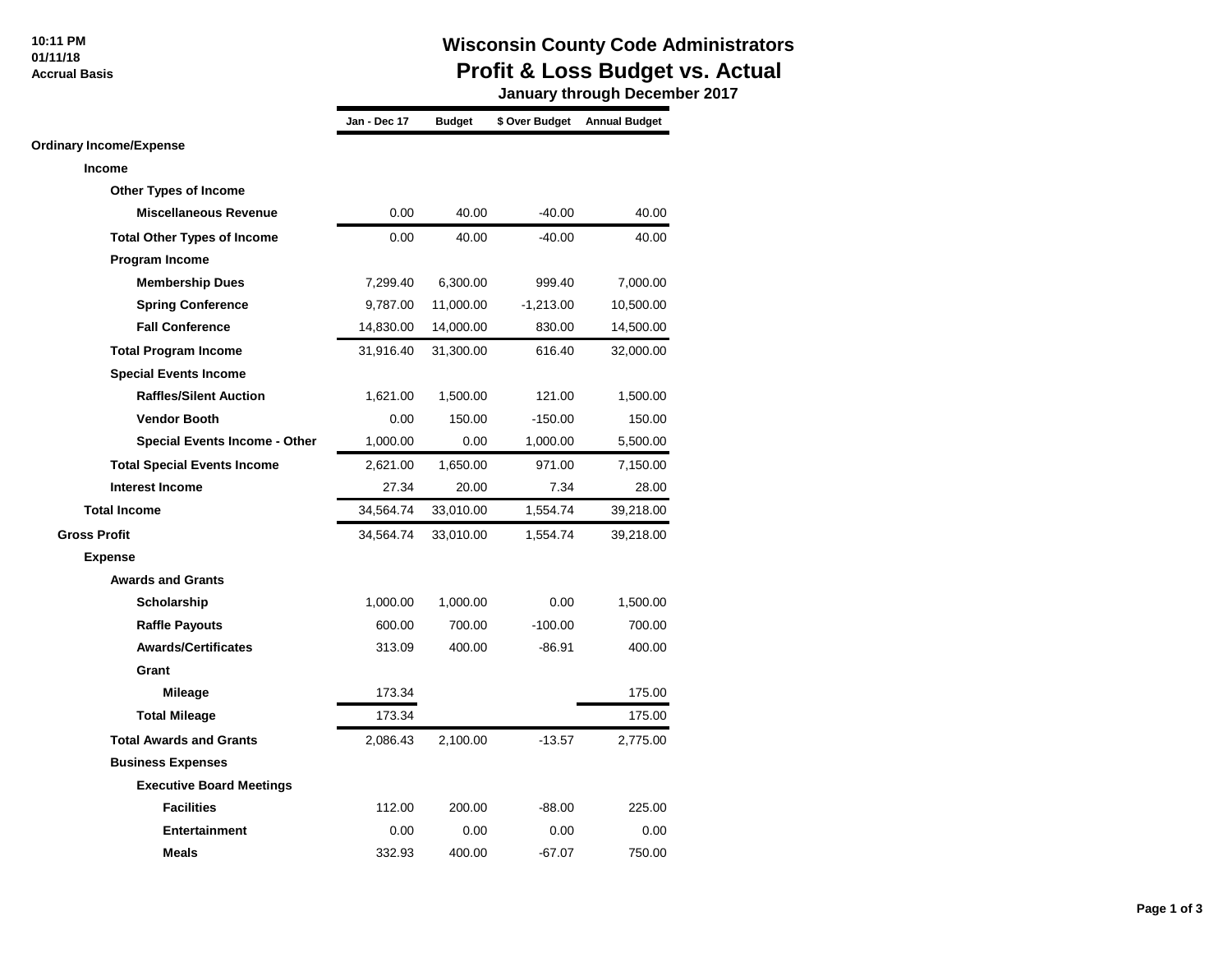#### **10:11 PM 01/11/18 Accrual Basis**

## **Wisconsin County Code Administrators Profit & Loss Budget vs. Actual**

 **January through December 2017**

|                                        | Jan - Dec 17 | <b>Budget</b> | \$ Over Budget | <b>Annual Budget</b> |
|----------------------------------------|--------------|---------------|----------------|----------------------|
| Lodging                                | 321.00       | 325.00        | -4.00          | 1,558.00             |
| <b>Total Executive Board Meetings</b>  | 765.93       | 925.00        | $-159.07$      | 2,533.00             |
| <b>Business Registration Fees</b>      | 35.50        | 35.00         | 0.50           | 35.00                |
| <b>Total Business Expenses</b>         | 801.43       | 960.00        | $-158.57$      | 2,568.00             |
| <b>Contract Services</b>               |              |               |                |                      |
| <b>Accounting Fees</b>                 | 76.38        | 100.00        | $-23.62$       | 100.00               |
| <b>Fundraising Fees</b>                | 130.00       | 100.00        | 30.00          | 130.00               |
| <b>Total Contract Services</b>         | 206.38       | 200.00        | 6.38           | 230.00               |
| <b>Facilities and Equipment</b>        |              |               |                |                      |
| Equipment                              | 48.11        | 100.00        | $-51.89$       | 100.00               |
| <b>Total Facilities and Equipment</b>  | 48.11        | 100.00        | $-51.89$       | 100.00               |
| <b>Operations</b>                      |              |               |                |                      |
| Leadership Training                    | 1,347.73     | 1,000.00      | 347.73         | 4,700.00             |
| <b>Books, Subscriptions, Reference</b> | 84.39        | 40.00         | 44.39          | 260.00               |
| <b>Postage, Mailing Service</b>        | 13.26        | 20.00         | $-6.74$        | 25.00                |
| <b>Printing and Copying</b>            | 30.28        | 50.00         | $-19.72$       | 50.00                |
| <b>Supplies</b>                        | 1.227.40     | 1,200.00      | 27.40          | 200.00               |
| Web Page                               | 135.85       | 120.00        | 15.85          | 140.00               |
| <b>Total Operations</b>                | 2,838.91     | 2,430.00      | 408.91         | 5,375.00             |
| <b>Other Types of Expenses</b>         |              |               |                |                      |
| Insurance - Liability, D and O         | 500.00       | 500.00        | 0.00           | 500.00               |
| 50th Anniversary Merchandise           |              |               |                | 2,000.00             |
| <b>Memberships and Dues</b>            | 15.00        | 100.00        | $-85.00$       | 15.00                |
| <b>Other Costs</b>                     | 0.00         | 0.00          | 0.00           | 0.00                 |
| <b>Total Other Types of Expenses</b>   | 515.00       | 600.00        | $-85.00$       | 2,515.00             |
| <b>Payroll Expenses</b>                |              |               |                |                      |
| Secretary/Treasurer                    | 3,000.00     | 3,000.00      | 0.00           | 3,000.00             |
| Web Page Coordinator/Newsletter        | 2,500.00     | 2,500.00      | 0.00           | 2,500.00             |
| <b>Conference Coordinator</b>          | 2,500.00     | 2,500.00      | 0.00           | 2,500.00             |
| <b>Total Payroll Expenses</b>          | 8,000.00     | 8,000.00      | 0.00           | 8,000.00             |

**Conferences**

**Spring Conference**